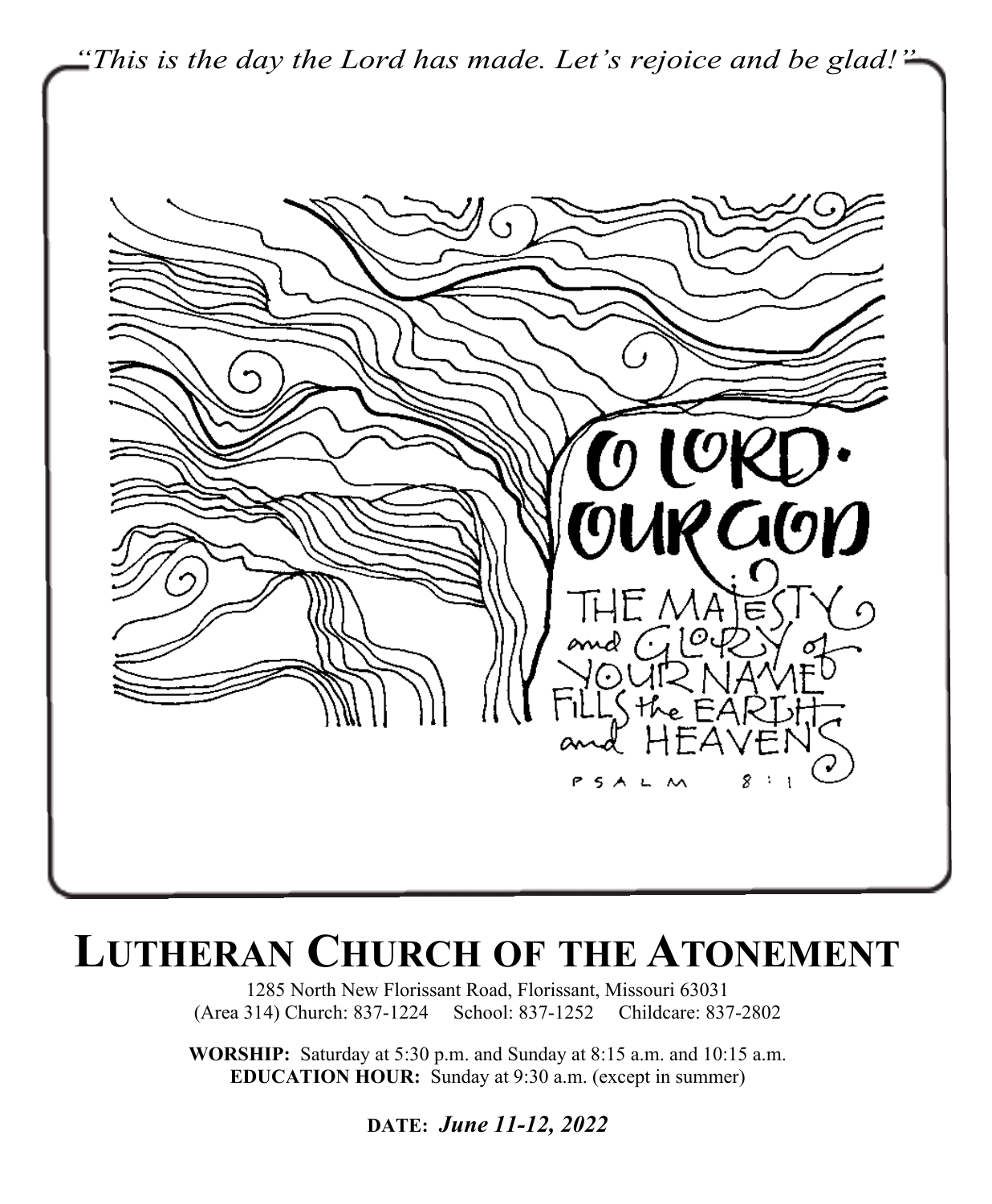# Welcome to Worship at Atonement

**FOR OUR VISITORS:** *Our hymns and liturgy are from Evangelical Lutheran Worship (ELW). The hymnals and Bibles are temporarily removed from the pews.*

Sound enhancement receivers for the hearing-impaired are available at services. Large print worship folders are also available. Please ask an usher prior to the service.

## **Please turn off all cell phones and pagers and refrain from flash photography.**

We welcome to the Lord's Table all Baptized Christians, who commune in their home parish and who wish to receive the Body and Blood of Jesus Christ for the forgiveness of their sins. Those with questions about the meaning of Holy Communion or who wish a private confession and absolution should contact a pastor during the week prior to communing.

Both individual cups and the chalice (common cup) are now offered to communicants. The chalice is available only for intinction (dipping the host into the wine). The darker wine in the center of the tray is non-alcoholic. Those desiring a blessing may fold their arms across their chests. Please also continue to practice social distancing. Please be assured that all reasonable precautions are being taken to assure health and safety.

# Sunday Education at Atonement -- 9:30 a.m.

**SUNDAY YOUTH FORUM:** Youth Forum will resume in the fall.

**ADULT SUNDAY SCHOOL:** Class will resume, when appropriate.

**SUNDAY SCHOOL:** Classes for younger students will resume, when appropriate.

**ADULT FORUM:** Adult Forum will resume, when appropriate.

**NEXT SUNDAY:** Isaiah 65:1-9; Galatians 3:23-29; St. Luke 8:26-39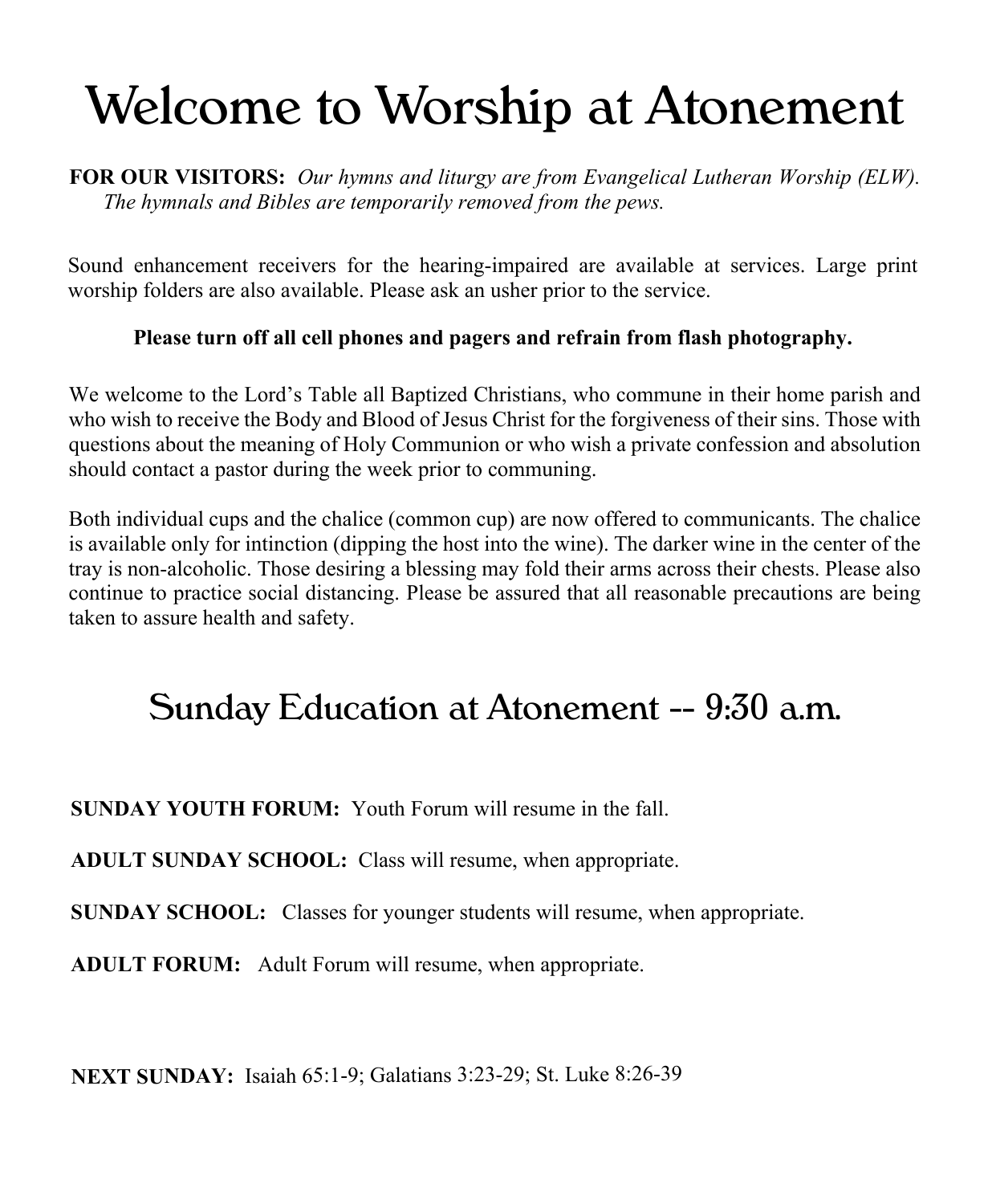

## **June 11-12, 2022**

*(\*Seating may take place at these times.)*

**\*PRELUDE:** *(8:15/10:15) "Immortal, Invisible, God Only Wise"* Alice Jordan and Michael Burkhardt

## **+ + + THE ENTRANCE RITE + + +**

## **BRIEF ORDER FOR CONFESSION AND FORGIVENESS:** *(please stand)*

- P: In the name of the Father and of the + Son and of the Holy Spirit.
- **C: The Holy Trinity, our Creator, Redeemer, and Comforter.**
- P: "Turn to me and be saved," says the Lord. "For I am God and there is no other."
- **C: If we confess our sins, God, who is faithful and just, will forgive our sins and cleanse us from all unrighteousness.**
- P: Today we bow before the majesty of God, confessing our unworthiness.

*(Silence for reflection and self-examination)*

- P: Most merciful God,
- **C: We confess that we are in bondage to sin and cannot free ourselves. Ignorant and foolish, we stand in need of the wisdom and the truth which come from you alone. For the sake of your Son, Jesus Christ, have mercy on us. Forgive us, renew us, and lead us, so that we may delight in your will and walk in your ways, to the glory of your holy name. Amen**
- P: Since we are justified by faith, we have peace with God through our Lord Jesus Christ, who was given to die for us. For his sake our sins are forgiven. To those who believe in Jesus Christ, God gives the power to become children of God and bestows on them the Holy Spirit.
- **C: Thanks be to God!**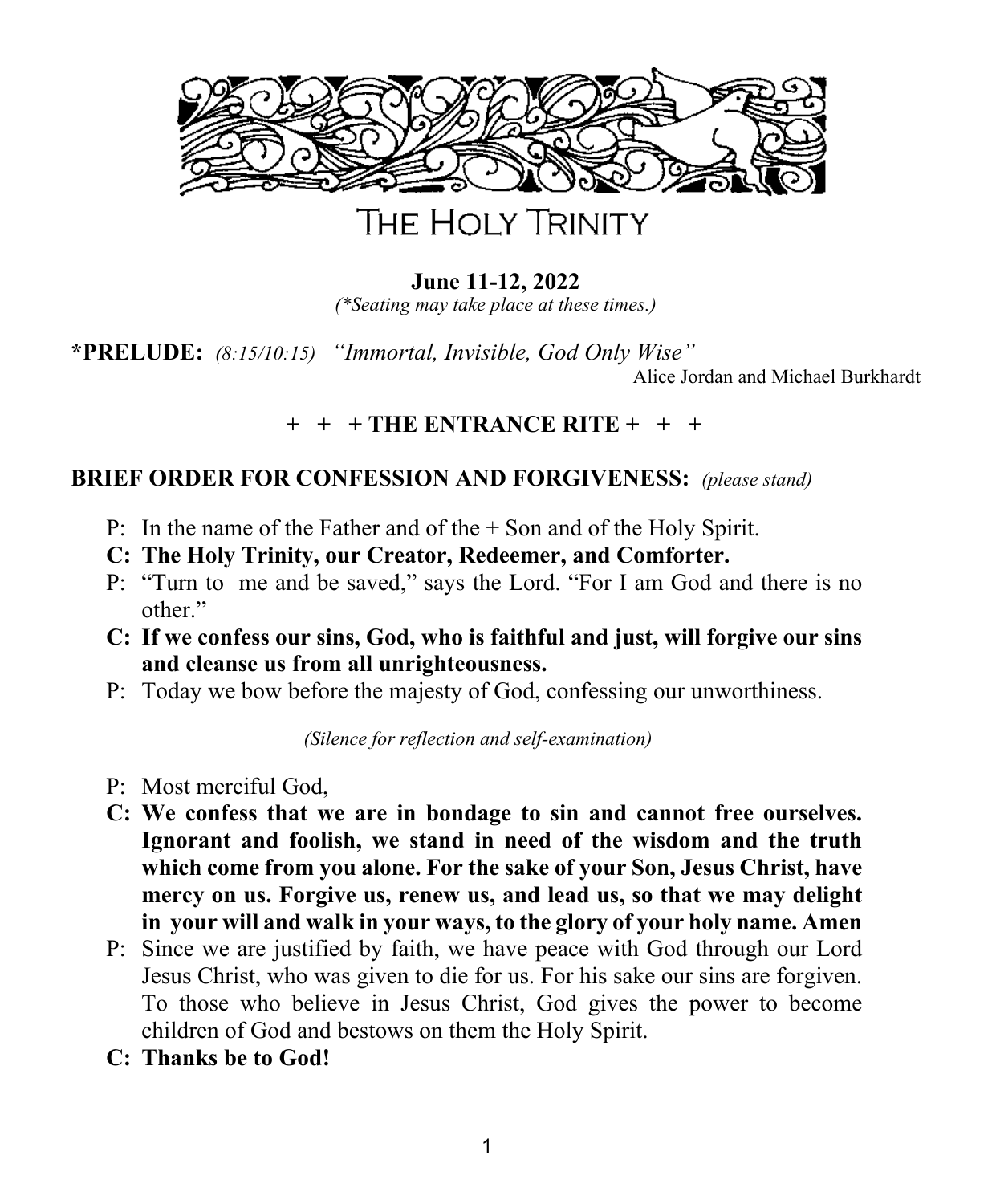## **THE GREETING**

- P: The grace of our Lord Jesus Christ, the love of God, and the communion of the Holy Spirit be with you all.
- **C: And also with you.**

#### **THE PRAYER OF THE DAY**

- P: Let us pray. Almighty God our Father,
- **C: dwelling in majesty and mystery,**
- P: renewing and fulfilling creation by your eternal Spirit,
- **C: and revealing your glory through our Lord, Jesus Christ.**
- P: Cleanse us from doubt and fear,
- **C: and enable us to worship you,**
- P: with your Son and the Holy Spirit,
- **C: one God, living and reigning,**
- P: now and forever.
- **C: Amen**

## **+ + + THE SERVICE OF THE WORD + + +**

## **FIRST LESSON:** *(sit)* Proverbs 8:1-4, 22-31

 1Does not wisdom call, and does not understanding raise her voice? <sup>2</sup>On the heights, beside the way, at the crossroads she takes her stand; <sup>3</sup>beside the gates in front of the town, at the entrance of the portals she cries out: <sup>4</sup>"To you, O people, I call, and my cry is to all that live.

<sup>22</sup>"The LORD created me at the beginning of his work, the first of his acts of long ago. <sup>23</sup>Ages ago I was set up, at the first, before the beginning of the earth. <sup>24</sup>When there were no depths I was brought forth, when there were no springs abounding with water. <sup>25</sup>Before the mountains had been shaped, be-

fore the hills, I was brought forth– <sup>26</sup>when he had not yet made earth and fields, or the world's first bits of soil.

<sup>27</sup>When he established the heavens, I was there, when he drew a circle on the face of the deep, <sup>28</sup>when he made firm the skies above, when he established the fountains of the deep, <sup>29</sup>when he assigned to the sea its limit, so that the waters might not transgress his command, when he marked out the foundations of the earth, <sup>30</sup>then I was beside him, like a master worker; and I was daily his delight, rejoicing before him always, <sup>31</sup>rejoicing in his inhabited world and delighting in the human race."

#### **THE PSALMODY:** *(5:30)* Psalm 8

*(The organist will play the conclusion to the familiar hymn tune, "St. Anne;" the congregation will sing two lines from the hymn stanza, and a lector will read a line from the Psalm.)*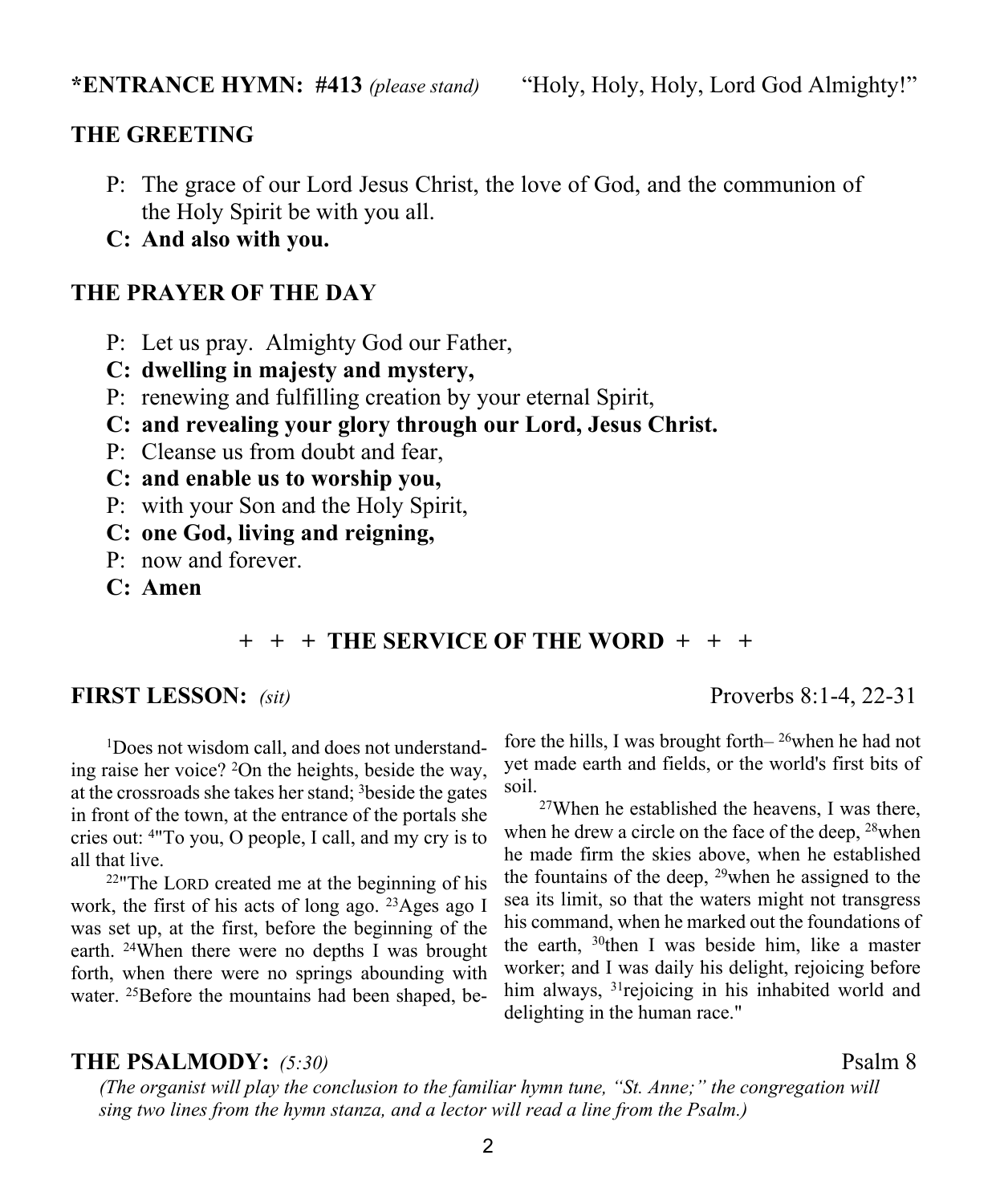#### **O Lord, our Lord, how excellent In all the earth your name!**

*Your praise reaches up to the heavens; it is sung by children and babies. You are safe and secure from all your enemies; no one opposes you.*

## **Your glory fills the firmament; The heav'ns your praise proclaim.**

*When I look at the heavens, the work of your fingers, the moon and the stars which you set in their places – what are human beings that you are mindful of us, mere mortals that you care for us?*

## **Your glory fills the firmament; The heav'ns your praise proclaim.**

*Yet you have crowned us with glory and honor and given us mastery over all that you made. Sheep and oxen, birds and fish, even wild animals and the creatures in the seas–you placed us over them all.*

## **O Lord, our Lord, how excellent In all the earth your name!**

**ANTHEM:** *(8:15/10:15; please sit) "It Is Well With My Soul (with Blessed Assurance)"* Philip P. Bliss and Phoebe P. Knapp arranged by Stephen DeCesare

**When peace like a river attendeth my way, When sorrows like sea billows roll, Whatever my lot, thou hast taught me to say, "It is well, it is well with my soul."**

**Blessed assurance, Jesus is mine! O what a foretaste of glory divine. Heir of salvation, purchase of God, born of His Spirit, washed in His blood. This is my story, this is my song; praising my Savior all the day long.**

**And Lord, haste the day when the faith shall be sight. The clouds be rolled back as a scroll, The trumpet shall sound and the Lord shall descend, "Even so"; It is well with my soul.**

## **SECOND LESSON:** Romans 5:1-5

*St. Paul writes:* <sup>1</sup>Therefore, since we are knowing that suffering produces endurance, <sup>4</sup>and justified by faith, we have peace with God through endurance produces character, and character productained access to this grace in which we stand; and we God's love has been poured into our hearts through boast in our hope of sharing the glory of God. <sup>3</sup>And the Holy Spirit that has been given to us.not only that, but we also boast in our sufferings,

our Lord Jesus Christ, <sup>2</sup>through whom we have ob- es hope, <sup>5</sup>and hope does not disappoint us, because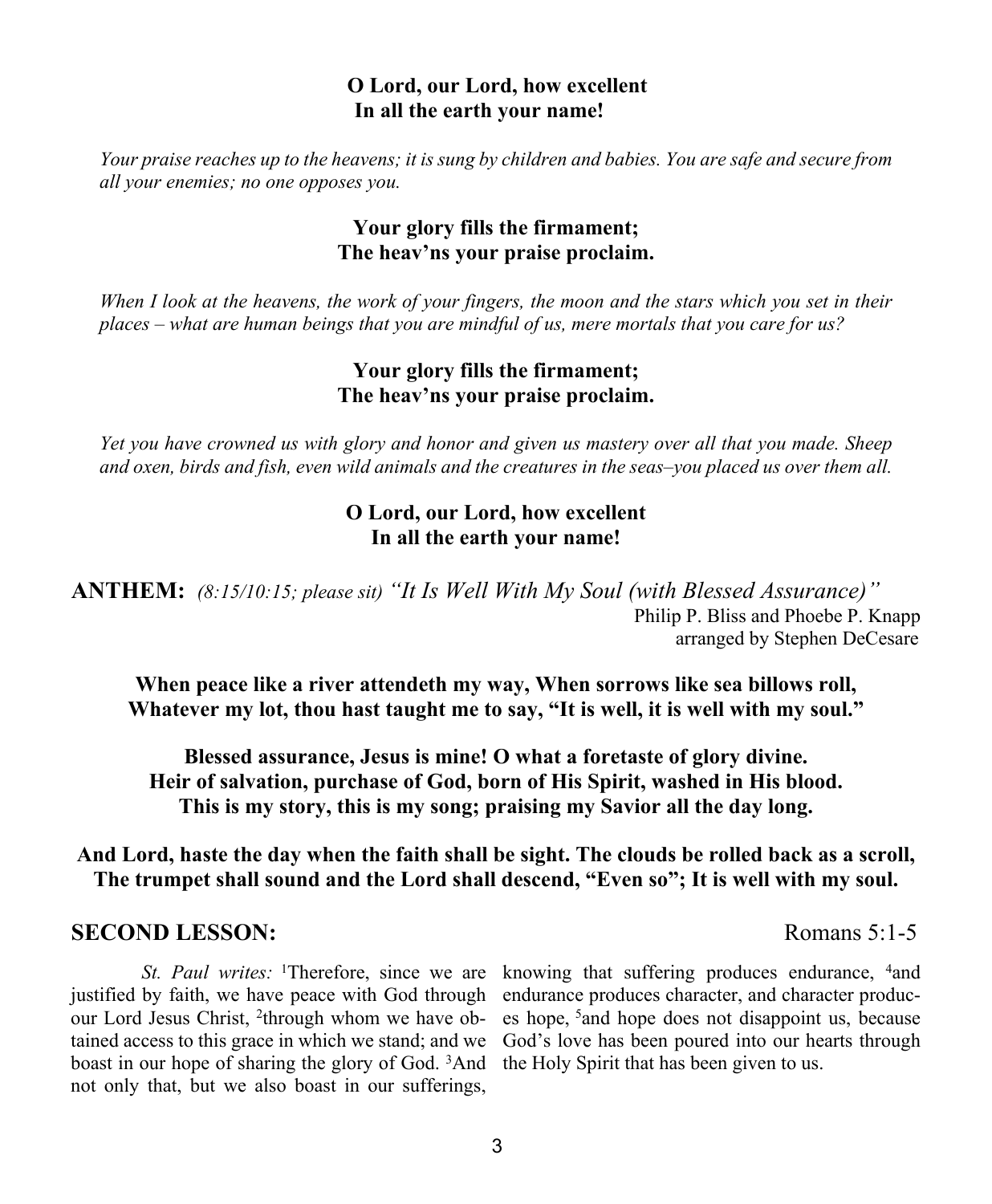**THE ALLELUIA VERSE: Hymn #393** *(stanza 1; please stand)*

"A Hymn of Glory Let Us Sing!"

**A hymn of glory let us sing! New hymns throughout the world shall ring: Alleluia! Alleluia! Christ, by a road before untrod, Ascends unto the throne of God. Alleluia! Alleluia! Alleluia, alleluia, alleluia!**

## **THE HOLY GOSPEL:** St. John 16:12-15

P: The Holy Gospel according to St. John, the sixteenth chapter. **C: Glory to you, O Lord.**

*Jesus said to his disciples*: <sup>12</sup>I still have declare to you the things that are to come. <sup>14</sup>He will many things to say to you, but you cannot bear them glorify me, because he will take what is mine and now. <sup>13</sup>When the Spirit of truth comes, he will guide declare it to you. <sup>15</sup>All that the Father has is mine. For you into all the truth; for he will not speak on his this reason I said that he will take what is mine and own, but will speak whatever he hears, and he will declare it to you."

P: The Gospel of the Lord.

**C: Praise to you, O Christ.**

**\*THE ALLELUIA VERSE: Hymn #393** *(stanza 5)* "A Hymn of Glory Let Us Sing!"

**O risen Christ, ascended Lord, All praise to you let earth accord: Alleluia! Alleluia! You are, while endless ages run, With Father and with Spirit one. Alleluia! Alleluia! Alleluia, alleluia, alleluia!**

**SERMON** (sit) **Pastor Mueller** 

**HYMN OF THE DAY:** #412 *(stanzas 1-2)* "Come, Join the Dance of Trinity"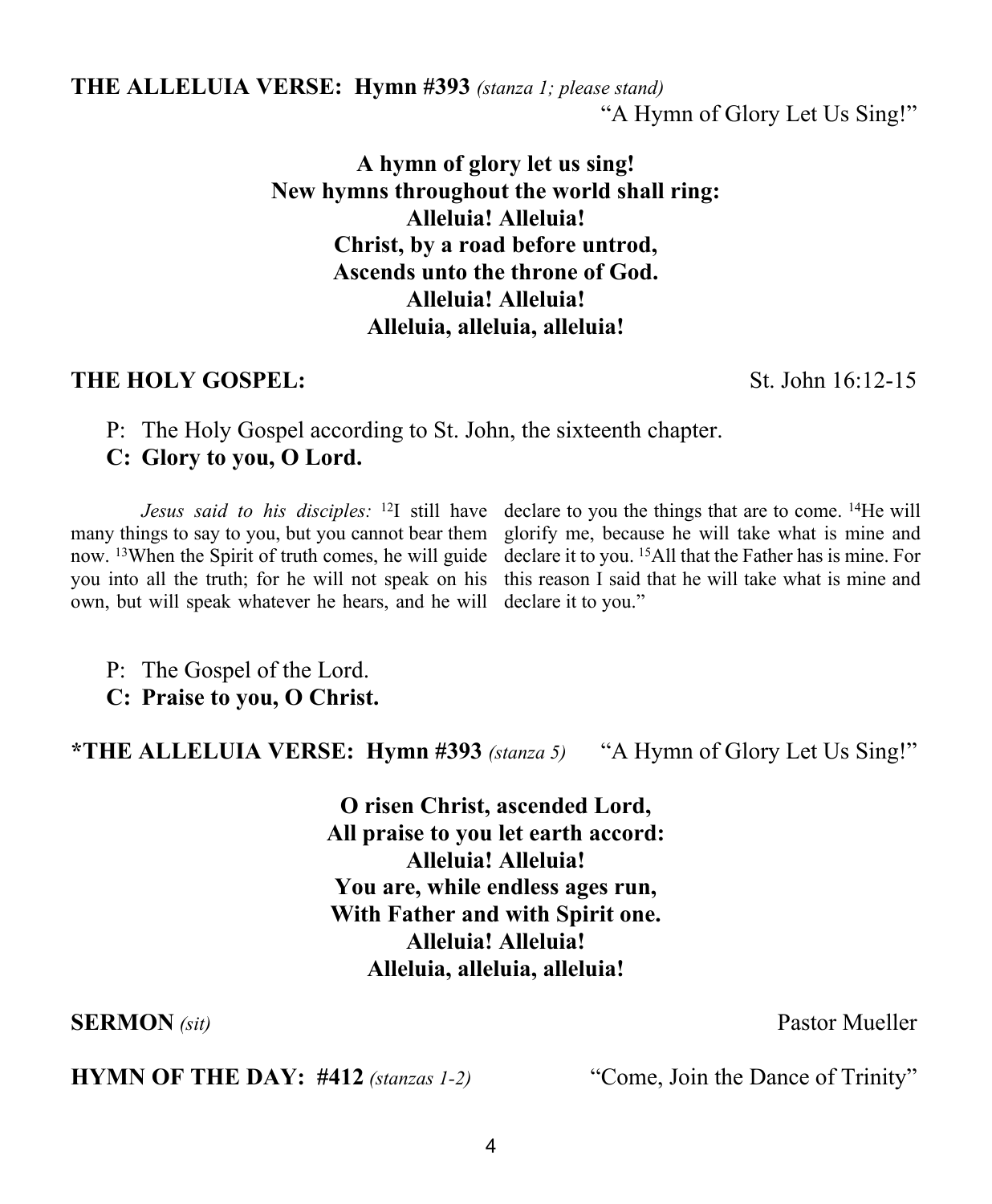#### **THE NICENE CREED** *(please stand)*

**We believe in one God, the Father, the Almighty, maker of heaven and earth, of all that is, seen and unseen.**

**We believe in one Lord, Jesus Christ, the only Son of God, eternally begotten of the Father, God from God, Light from Light, true God from true God, begotten, not made, of one Being with the Father. Through him all things were made. For us and for our salvation**



 **he came down from heaven; by the power of the Holy Spirit he became incarnate from the virgin Mary, and was made man. For our sake he was crucified under Pontius Pilate; he suffered death and was buried. On the third day he rose again in accordance with the Scriptures; he ascended into heaven and is seated at the right hand of the Father. He will come again in glory to judge the living and the dead, and his kingdom will have no end.**

**We believe in the Holy Spirit, the Lord, the giver of life, who proceeds from the Father and the Son. With the Father and the Son he is worshiped and glorified. He has spoken through the prophets. We believe in one holy catholic and apostolic Church. We acknowledge one Baptism for the forgiveness of sins. We look for the resurrection of the dead, and the life of the world to come. Amen**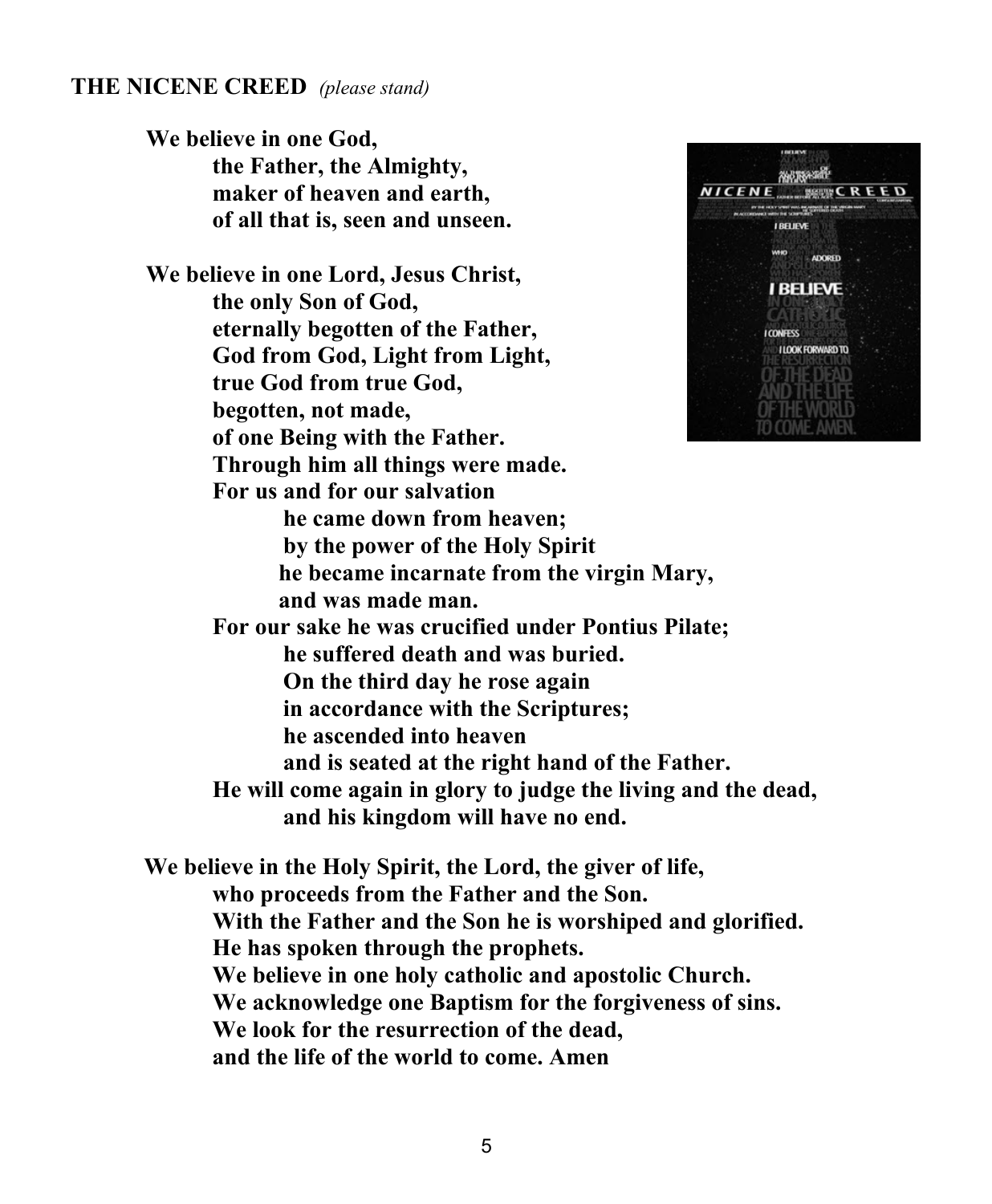## **PRAYER OF THE CHURCH** *Each petition concludes:*

- A: O Holy and Triune God,
- **C: draw us closer to you in love.**

*(please be seated)*

## **+ + + THE SERVICE OF THE EUCHARIST + + +**

**HYMN, as the Altar is prepared: #412** *(stanzas 3-4; please stand for stanza 4)* "Come, Join the Dance of Trinity"

## **OFFERTORY PRAYER FOR HOLY TRINITY:**

- A: Let us pray. Loving Father,
- **C: you adopt us as beloved children and invite us to come to your table of grace. Receive us and our gifts of love and service, even as we break bread in the Name of our Brother Jesus Christ in the communion of the Holy Spirit, now and forever. Amen**

## **THE GREAT THANKSGIVING AND PREFACE:**

- P: The Lord be with you.
- **C: And also with you.**
- P: Lift up your hearts.
- **C: We lift them to the Lord.**
- P: Let us give thanks to the Lord our God.
- **C: It is right to give God thanks and praise.**
- P: We give you thanks, Father, through Jesus Christ, your beloved Son, whom you sent in this end of the ages

to save and redeem us and to proclaim to us your will.

He is your Word,

inseparable from you.

Through him you created all things,

and in him you take delight.

He is your Word,

sent from heaven to a virgin's womb.

He there took on our nature and our lot and was shown forth as your Son, born of the Holy Spirit and of the virgin Mary.

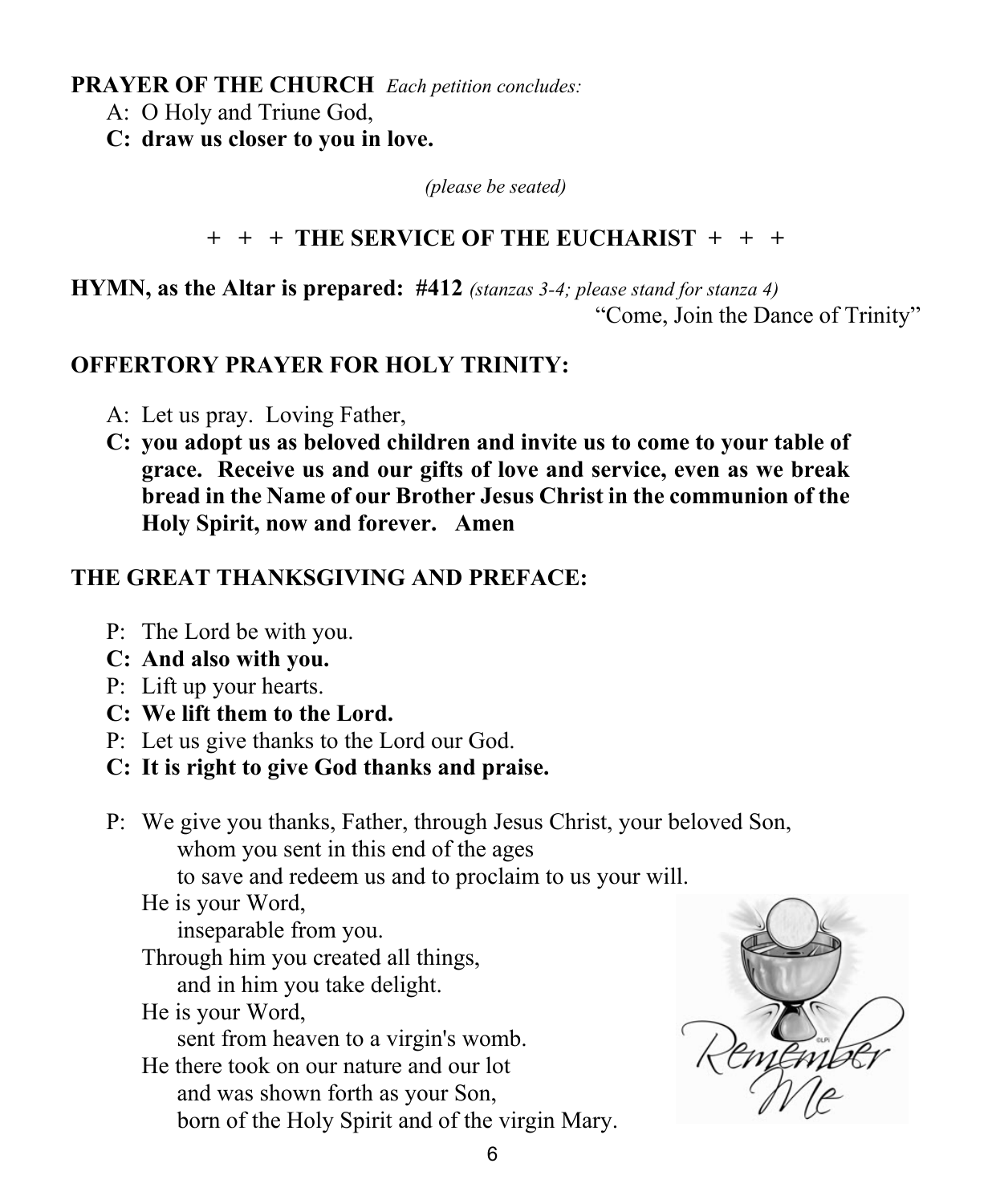It is he, our Lord Jesus, who fulfilled all your will and won for you a holy people; he stretched out his hands in suffering in order to free from suffering those who trust you.

It is he who, handed over to a death he freely accepted, in order to destroy death, to break the bonds of the evil one, to crush hell underfoot, to give light to the righteous, to establish his covenant, and to show forth the resurrection, taking bread and giving thanks to you, said:

Take and eat; this is my body, broken for you.

Do this for the remembrance of me.

In the same way he took the cup, gave thanks,

and gave it for all to drink, saying:

This is my blood poured out for you.

Do this for the remembrance of me.

Remembering, then, his death and resurrection,

we lift this bread and cup before you,

giving you thanks that you have made us worthy

to stand before you and to serve you as your priestly people.

And we ask you:

Send your Spirit upon these gifts of your Church;

gather into one all who share this bread and wine;

fill us with your Holy Spirit to establish our faith in truth,

that we may praise and glorify you through your Son Jesus Christ.

Through him all glory and honor are yours,

Almighty Father, with the Holy Spirit,

in your holy Church both now and forever.

## **C: Amen**

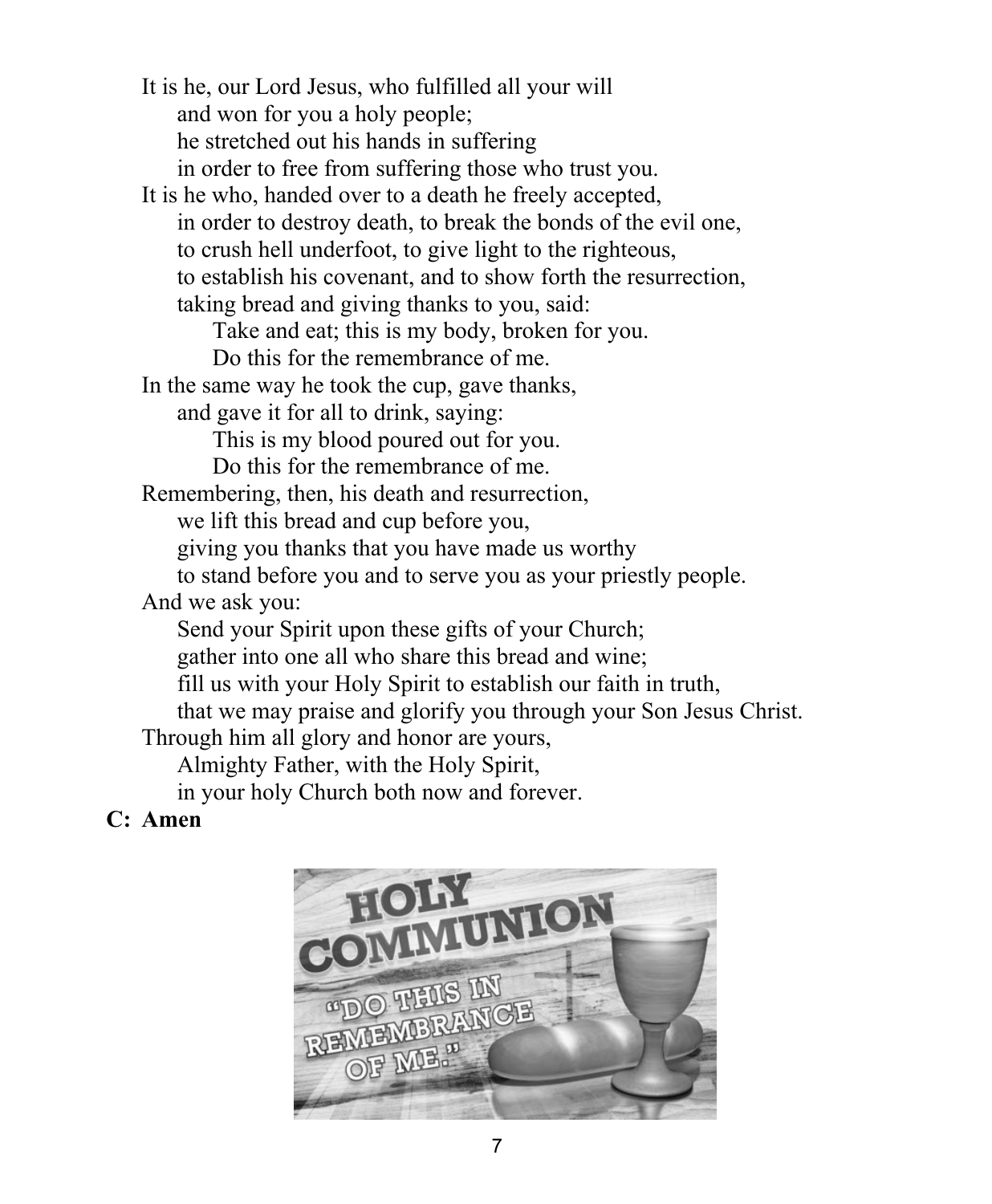## **THE LORD'S PRAYER**

**Our Father, who art in heaven, hallowed be thy name, thy kingdom come, thy will be done, on earth as it is in heaven. Give us this day our daily bread; and forgive us our trespasses, as we forgive those who trespass against us; and lead us not into temptation, but deliver us from evil. For thine is the kingdom, and the power, and the glory, forever and ever. Amen**

**THE DISTRIBUTION OF BREAD AND WINE:** *(sit; Continuous/Pilgrim Communion) (Please follow the guidance of the ushers. The chalice is offered currently only for Intinction [dipping].)*

Hymn #834 "Immortal, Invisible, God Only Wise"

Hymn #449 "We Know That Christ Is Raised" Hymn #414 *(please stand for stanza 4)* "Holy God, We Praise Your Name"

## **POST-COMMUNION BLESSING** *(please stand)*

## **POST-COMMUNION CANTICLE**:

**Hymn #839** *(stanza 1)* "Now Thank We All Our God"

## **POST-COMMUNION PRAYER FOR HOLY TRINITY**

- A: Let us pray. Almighty and ever-living God,
- **C: you have given us grace, by the confession of the true faith, to acknowledge the glory of the eternal Trinity and, in the power of your divine majesty, to worship the unity. Keep us steadfast in this faith and worship, and bring us at last to see you in your eternal glory, one God, now and forever. Amen**

#### **BENEDICTION**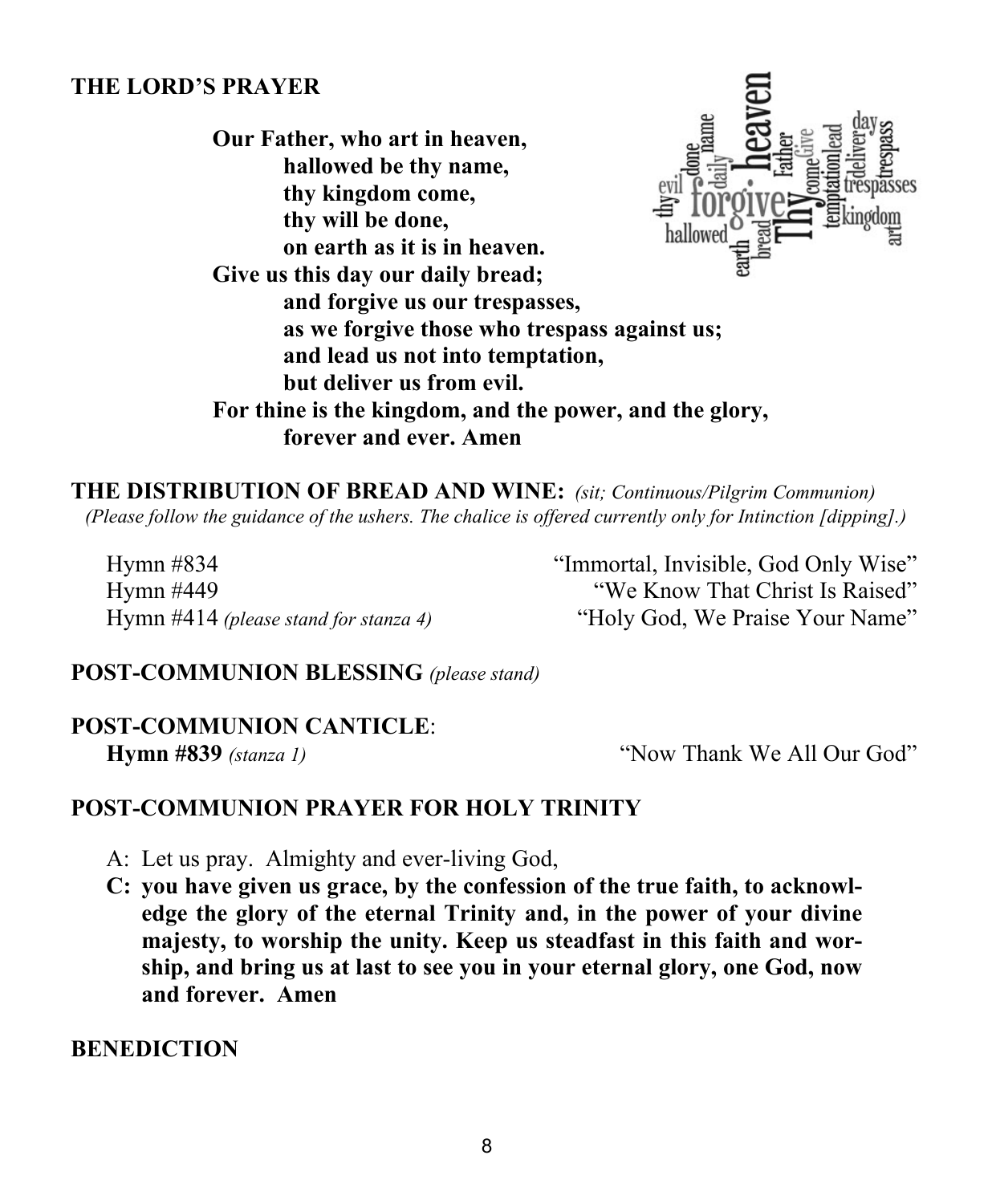**RECESSIONAL HYMN: #839** *(stanzas 2-3)* "Now Thank We All Our God"

A: Go in peace. Serve the Triune God.

**C: Thanks be to Father, Son, and Holy Spirit.**

POSTLUDE:  $(8.15/10.15)$  "A Trumpet Fanfare" Gilbert Martin

| Assisting Ministers(5:30) Breanna Gaither; (8:15) Carol Meier; (10:15) Sara Ruprecht |
|--------------------------------------------------------------------------------------|
|                                                                                      |
|                                                                                      |
|                                                                                      |
|                                                                                      |
|                                                                                      |
|                                                                                      |
|                                                                                      |
|                                                                                      |

デイン

 $|D|$ 



\_\_\_\_\_\_\_\_\_\_\_\_\_\_\_\_\_\_\_\_\_\_\_\_\_\_\_\_\_\_\_\_\_\_\_\_\_\_\_\_\_\_\_\_\_\_\_\_\_\_\_\_\_\_\_\_\_\_\_\_\_\_\_\_\_\_\_\_\_\_\_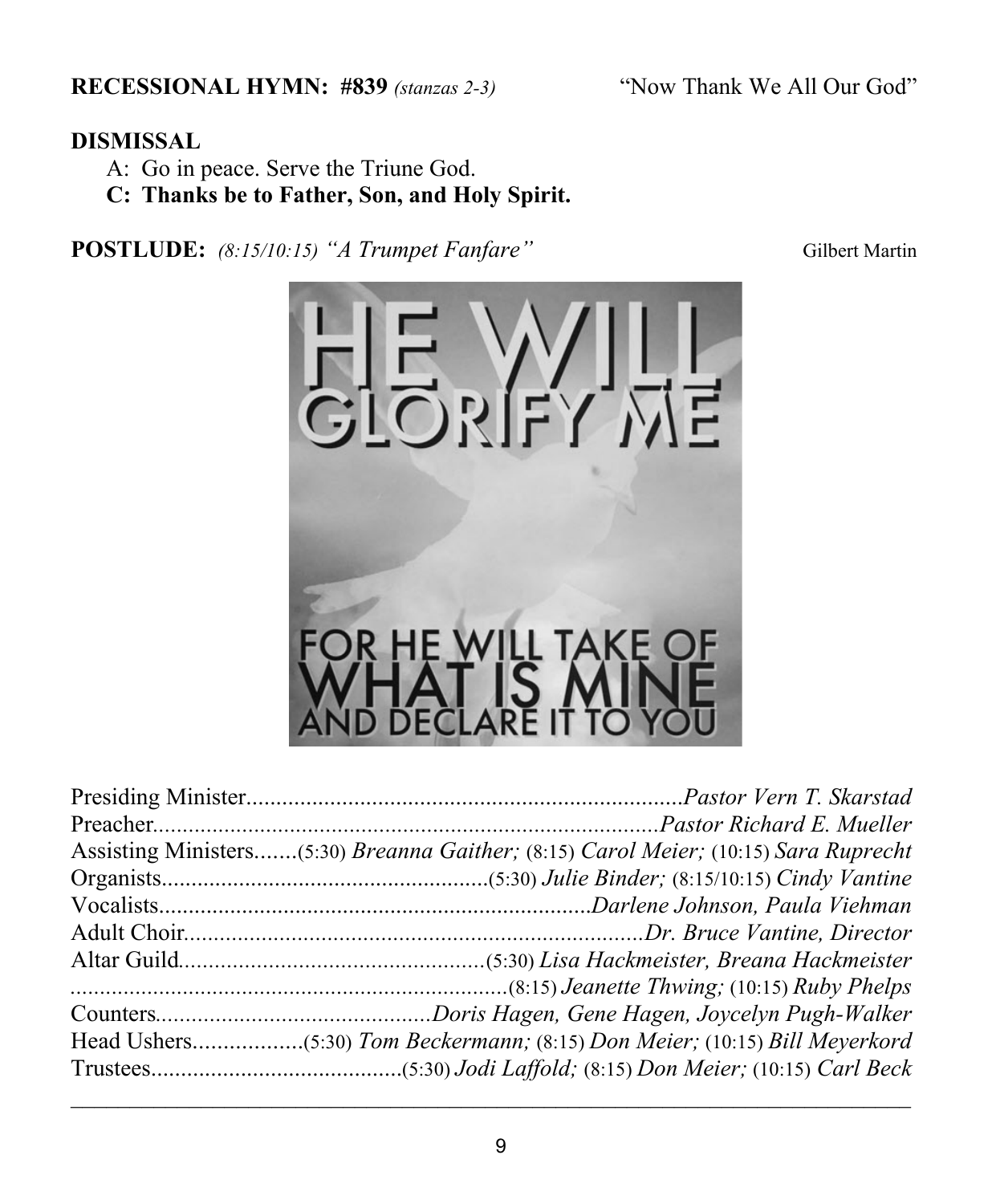## **Mission Statement for the Lutheran Church of the Atonement**

Responding to God's grace, the members of the Lutheran Church of the Atonement serve north St. Louis County with programs of worship, nurture, service, and pastoral care. Our highest priorities are:

- (1) Providing opportunities for Christ-centered worship, focused on Word and Sacrament
- (2) Offering Christian Education opportunities for people of all ages
- (3) Developing opportunities for the expression of love and faith through fellowship and service to our congregation community and to the community at large.

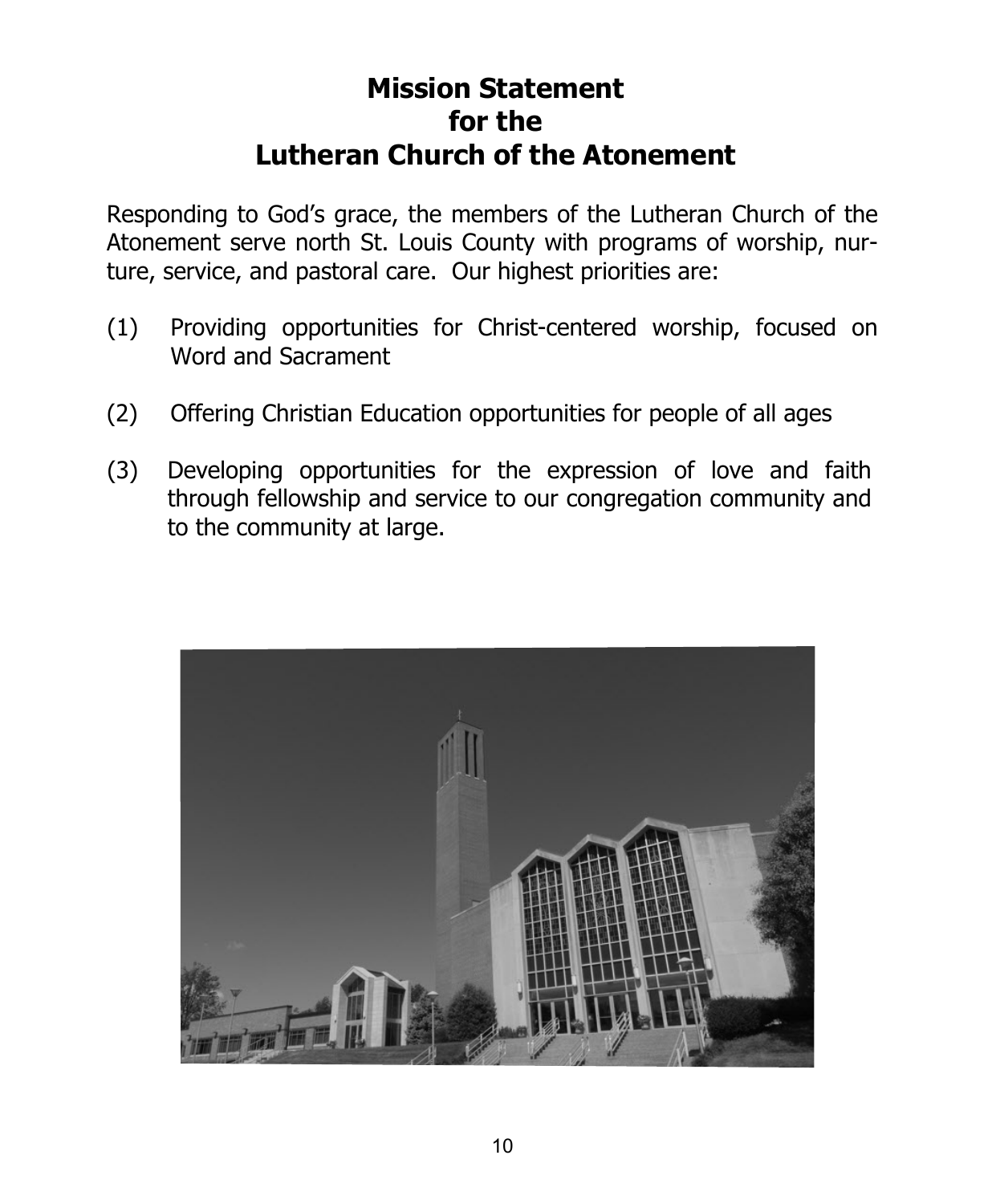## **JUNE 12, 2022 TRINITY SUNDAY**

We have an amazing God full of love and wisdom.

## **DAILY BIBLE READINGS**

These passages are related to the Lectionary texts for this Sunday.

Monday Proverbs 8:1-4, 22-31<br>Tuesdav Romans 5:1-5 Friday Romans 11:33-36<br>Saturday Psalm 8

Sunday John 16:12-15 The Spirit will guide you<br>Monday Proverbs 8:1-4, 22-31 The gifts of wisdom Tuesday Romans 5:1-5 Experiencing God's peace Wednesday Luke 2:41-52 The boy Jesus in the temple<br>Thursday Proverbs 19:20 Ways to gain wisdom Thursday Proverbs 19:20 Ways to gain wisdom<br>
Priday Romans 11:33-36 Praise to God Saturday Psalm 8 The wonderful name of the Lord<br>Sunday I uke 8:26-39 Jesus casts out demons Sunday Luke 8:26-39 Jesus casts out demons

taking

## **SCRIPTURE VERSE FOR THIS WEEK**

Therefore, since we are justified by faith, we have peace with God through our Lord Jesus Christ.

**Romans 5:1 (NRSV)**

## **PRAYERS AND BLESSING**

#### **A Prayer for the Week:**

Triune God, you come to us to save us and to bless us with peace and wisdom. Give us the faith to trust your love that never fails. Amen.

#### **Mealtime Prayer:**

Loving God, we are in awe of your goodness and mercy that blesses us with this food. How majestic is your name in all the earth! Amen. **(Psalm 8:1, 9)**

## **A Blessing to Give:**

May the God who created you, redeems you, and sustains you give you peace.



©2021 Milestones Ministry, LLC. All rights reserved.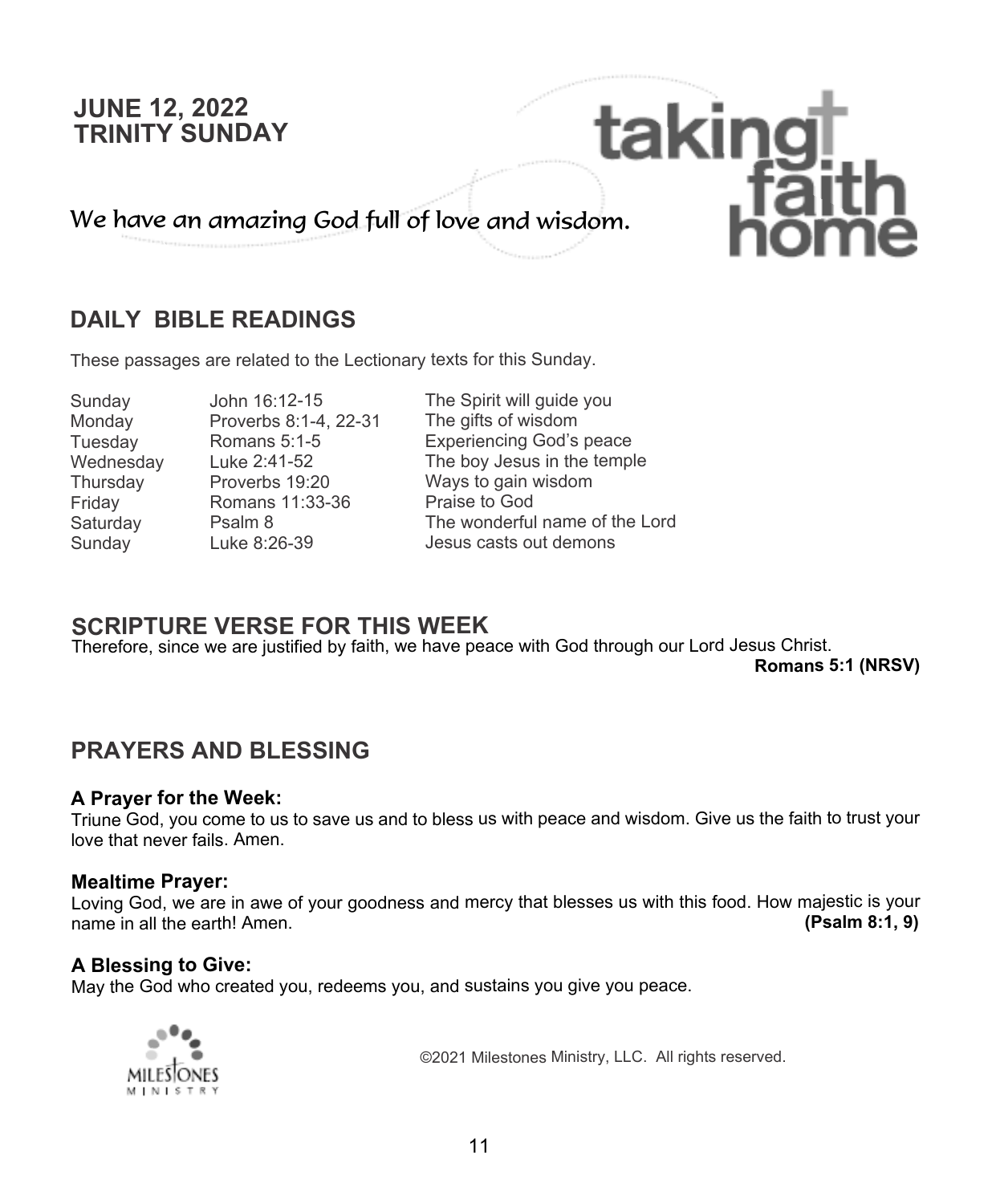## **JUNE 12, 2022 TRINITY SUNDAY**

#### **HYMN OF THE WEEK** *Holy, Holy, Holy, Lord God Almighty!*

## **WEEKLY MILESTONES**

Take a moment to tell or think about a recent mountain high and/or valley low in your life.

## **CARING CONVERSATIONS**

Discuss in your home, small group, or use for personal reflections:

- When you think of your faith in God, what is most important to you?
- What questions do you have about God as Trinity (Father, Son, and Holy Spirit)?

taking†<br>Faith<br>home

## **DEVOTIONS**

*Read:* John 16:12-15.

The Gospel of John speaks of God as Father, Jesus ("the Word made flesh" in 1:14), and the Spirit. John makes clear that God has come near to us, to be with us intimately and not faraway as a God to fear or avoid. There is an intimacy in the use of the word "Father" (John 16:15). There is an intimacy shown in the God who becomes flesh and dwells among us. There is an intimacy in the work of the Spirit that reveals all we need to know about Jesus. The Orthodox tradition speaks of a dance of love in the Triune God, Father, Son, and Holy Spirit. The language of dance points to a mystery we will never fully grasp. What we are to understand is that the God of the dance shares a glory, a power of love that is intended for us all. Through faith we have a God who embraces us in a dance of love, of mercy, and of peace forever. *Discuss*: How does using the language of Father, Son, and Holy Spirit help you in your relationship to God? How is using that language difficult for you? *Pray:* **God of glory and love, help us to receive what we need so that we may trust you and love the world you love through Christ Jesus our Lord. Amen.**

## **SERVICE**

Jesus calls us to serve our neighbor in love. Based on the Daily Bible Readings and theme for this week, what is something you could do to show the great love of our Triune God?

## **RITUALS AND TRADITIONS**

In honor of the Trinity make the sign of the cross. Bring the thumb, index and middle finger together (representing the Trinity), touch your forehead while saying: **In the name of the Father,** then touch your lower chest while saying: **and of the Son,** then touch the one shoulder (left first for western Christian traditions, right first for eastern Christian traditions) while saying: **and of the Holy Spirit,** and then cross to the other shoulder. Finish by saying: **Amen.** Making the sign of the cross reminds us of our baptism and the grace we have received through the cross of Jesus. Do this when you wake, eat meals, or during devotions this week.



In addition to Taking Faith Home, celebrate milestones in your daily life as an effective faith formation tool. Go to: www.milestonesministry.org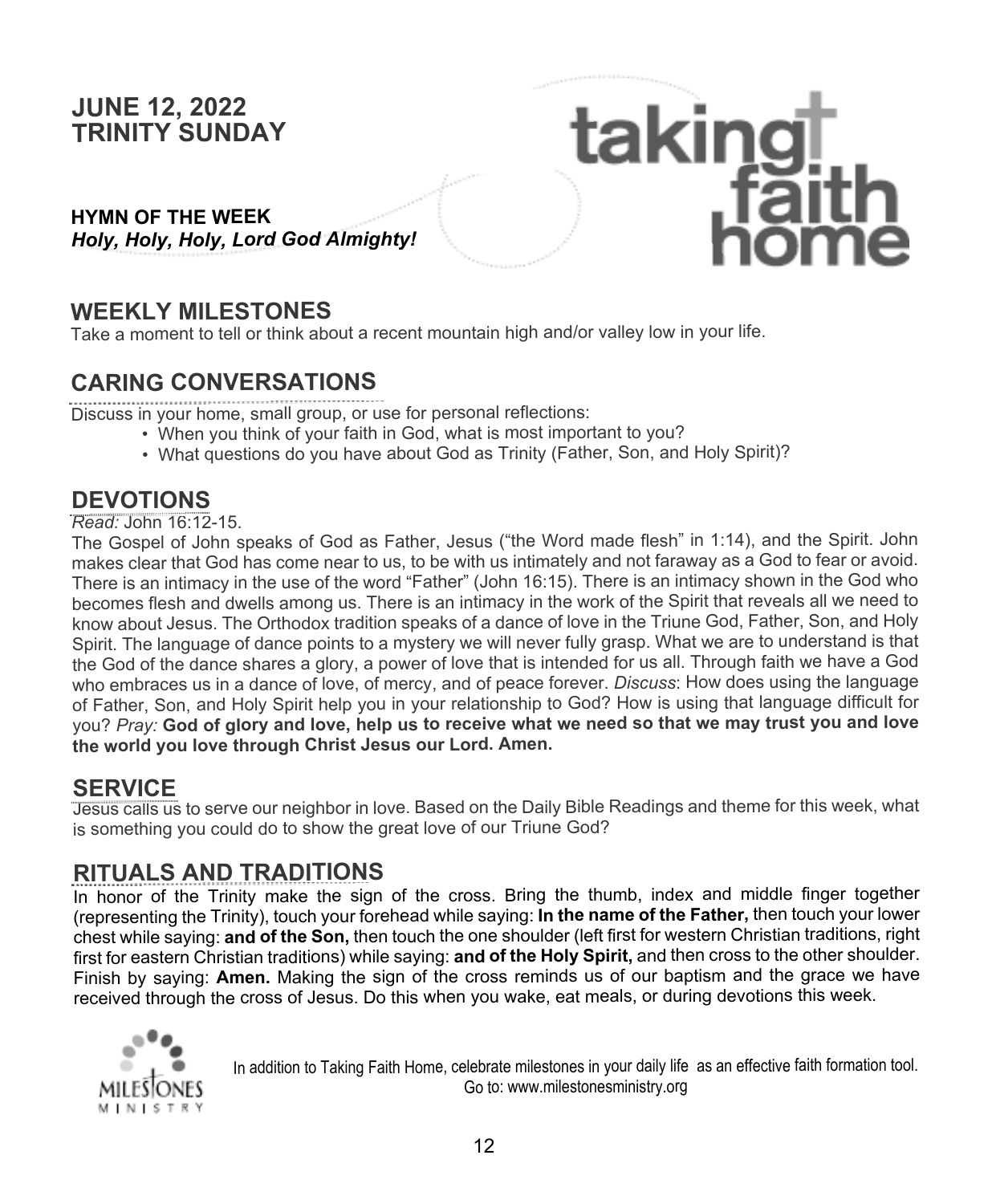## **PRAYERS OF THE CHURCH:**

**Anniversary:** Ben and Chris Hernandez - 30 years

**Death:** Christopher Ruhnke

| Hospitalized and Ill:   |              |               |                    |
|-------------------------|--------------|---------------|--------------------|
| <b>Ginny Groves</b>     | Vivian Meyer | Cathy Self    | Nicole Crabtree    |
| Ron Wolf                | Diane Riley  | Marie Miller  | Claire Brown       |
| Millie Monroe           |              |               |                    |
|                         |              |               |                    |
| Our Loved Ones/Friends: |              |               |                    |
| Robin Johnson           | Winnie Marks | Shawn Arthur  | Anita Linsin       |
| <b>Edith Duke</b>       | Nadine Green | Glenda Warren | <b>Beth Piette</b> |
| Nancy Marxkors          | Chris Becker | Eric Stegmann | Valerie Moore      |
| Joe Casey               |              |               |                    |

*To continue your loved one in the prayers, please notify the church office by Tuesday Noon.*

-----*Due to Federal privacy laws, please obtain explicit permission to list friends or loved ones in the prayers.*  $\blacksquare$